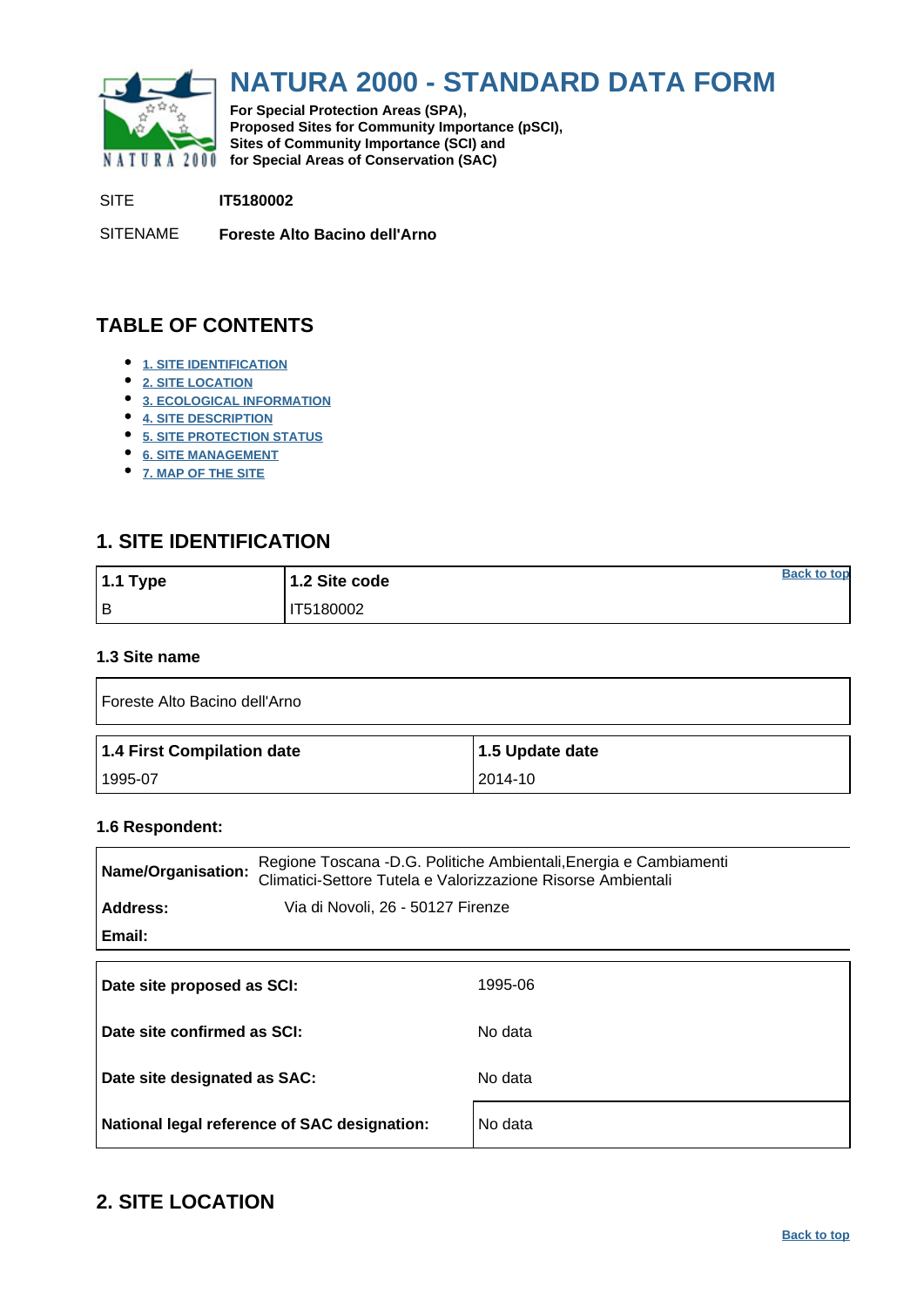#### **2.1 Site-centre location [decimal degrees]:**

| Longitude        | Latitude            |
|------------------|---------------------|
| 11.7552777777778 | 43.83111111111111   |
|                  |                     |
| 2.2 Area [ha]:   | 2.3 Marine area [%] |
| 10391.0          | 0.0                 |
|                  |                     |
|                  |                     |

### **2.4 Sitelength [km]:**

0.0

#### **2.5 Administrative region code and name**

| <b>NUTS level 2 code</b> | <b>Region Name</b> |
|--------------------------|--------------------|
| IITE1                    | oscana             |

### **2.6 Biogeographical Region(s)**

Continental (100.0

## <span id="page-1-0"></span>**3. ECOLOGICAL INFORMATION**

#### **3.1 Habitat types present on the site and assessment for them**

| <b>Annex I Habitat types</b> |                                                             |  |        |  |                        | <b>Site assessment</b> |                                   |                     |               |  |  |  |
|------------------------------|-------------------------------------------------------------|--|--------|--|------------------------|------------------------|-----------------------------------|---------------------|---------------|--|--|--|
| Code                         | <b>Cover</b><br>Cave<br><b>NP</b><br>PF<br>[number]<br>[ha] |  |        |  | <b>Data</b><br>quality | A B C D                | A B C                             |                     |               |  |  |  |
|                              |                                                             |  |        |  |                        | Representativity       | <b>Relative</b><br><b>Surface</b> | <b>Conservation</b> | <b>Global</b> |  |  |  |
| 3140 <sub>8</sub>            |                                                             |  | 0.1    |  | G                      | $\mathsf C$            | $\mathsf{C}$                      | $\mathsf C$         | $\mathsf C$   |  |  |  |
| 3240H                        |                                                             |  | 5.0    |  | G                      | $\mathsf C$            | $\mathsf{C}$                      | $\mathsf C$         | $\mathsf C$   |  |  |  |
| 4030B                        |                                                             |  | 50.0   |  | G                      | $\mathsf C$            | $\mathsf C$                       | $\mathsf C$         | $\mathsf{C}$  |  |  |  |
| 5130B                        |                                                             |  | 30.0   |  | ${\mathsf G}$          | $\mathsf C$            | $\mathsf C$                       | $\mathsf C$         | $\mathsf C$   |  |  |  |
| 6430B                        |                                                             |  | 20.0   |  | M                      | B                      | C                                 | $\mathsf C$         | $\mathsf C$   |  |  |  |
| 6520 <sub>B</sub>            |                                                             |  | 103.91 |  |                        | $\mathsf C$            | $\mathsf{C}$                      | B                   | B             |  |  |  |
| 8310 <sub>8</sub>            |                                                             |  | 0.01   |  | G                      | $\mathsf{C}$           | $\mathsf{C}$                      | $\mathsf{C}$        | $\mathsf{C}$  |  |  |  |
| 9110B                        |                                                             |  | 500.0  |  | G                      | B                      | $\mathsf C$                       | $\sf B$             | B             |  |  |  |
| 91E0                         |                                                             |  |        |  |                        |                        |                                   |                     |               |  |  |  |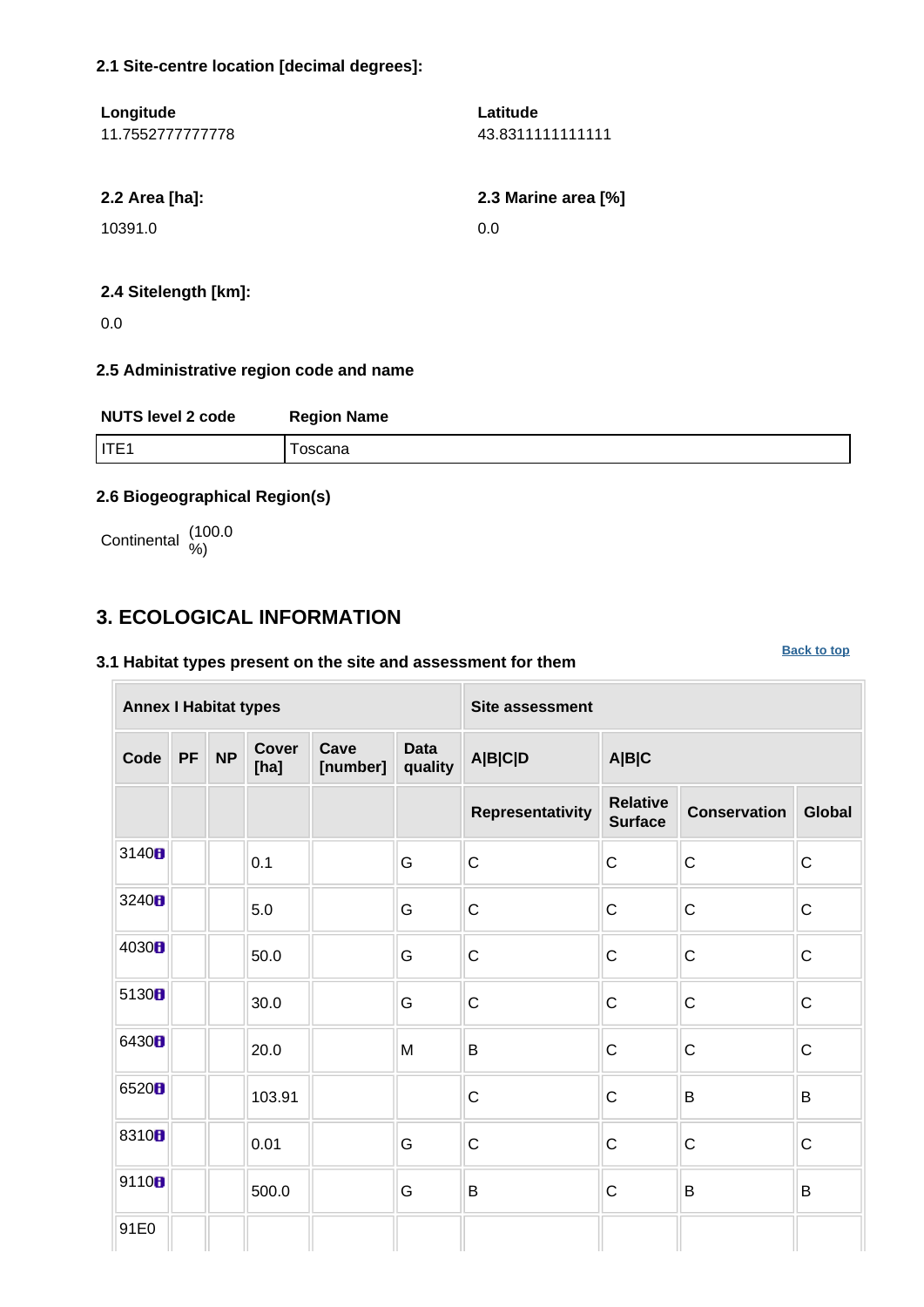| $\mathbf{B}$      | 30.0   | G | B | C | B | B |
|-------------------|--------|---|---|---|---|---|
| 91L0 <b>B</b>     | 800.0  | M | B | С | B | B |
| 9210 <sub>B</sub> | 1000.0 | G | B | С | B | B |
| 9220 <sup>h</sup> | 300.0  | G | B | С | В | B |
| 9260 <sup>2</sup> | 800.0  | G | C | С | С | C |

- **PF:** for the habitat types that can have a non-priority as well as a priority form (6210, 7130, 9430) enter "X" in the column PF to indicate the priority form.
- **NP:** in case that a habitat type no longer exists in the site enter: x (optional)
- **Cover:** decimal values can be entered
- **Caves:** for habitat types 8310, 8330 (caves) enter the number of caves if estimated surface is not available.
- **Data quality:** G = 'Good' (e.g. based on surveys); M = 'Moderate' (e.g. based on partial data with some extrapolation);  $P = 'Poor'$  (e.g. rough estimation)

#### **3.2 Species referred to in Article 4 of Directive 2009/147/EC and listed in Annex II of Directive 92/43/EEC and site evaluation for them**

|              | <b>Species</b> |                                     |   |           | Population in the site |                   |  |      |              |           | <b>Site assessment</b> |              |              |             |  |
|--------------|----------------|-------------------------------------|---|-----------|------------------------|-------------------|--|------|--------------|-----------|------------------------|--------------|--------------|-------------|--|
| G            | Code           | <b>Scientific</b><br><b>Name</b>    | S | <b>NP</b> | T                      | <b>Size</b>       |  | Unit | Cat.         | D.qual.   | <b>A B C D</b>         | A B C        |              |             |  |
|              |                |                                     |   |           |                        | Min<br><b>Max</b> |  |      |              |           | Pop.                   | Con.         | Iso.         | Glo         |  |
| B            | A085           | <b>Accipiter gentilis</b>           |   |           | p                      |                   |  |      | P            | <b>DD</b> | D                      |              |              |             |  |
| B            | A229           | <b>Alcedo atthis</b>                |   |           | p                      |                   |  |      | P            | <b>DD</b> | D                      |              |              |             |  |
| B            | A256           | <b>Anthus trivialis</b>             |   |           | p                      |                   |  |      | P            | <b>DD</b> | $\mathsf C$            | $\mathsf{C}$ | $\mathsf{C}$ | $\mathsf C$ |  |
| B            | A091           | <b>Aquila chrysaetos</b>            |   |           | p                      |                   |  |      | P            | <b>DD</b> | $\mathsf{C}$           | B            | $\mathsf{C}$ | B           |  |
| $\mathbf{I}$ | 1092           | <b>Austropotamobius</b><br>pallipes |   |           | p                      |                   |  |      | P            | <b>DD</b> | $\mathsf{C}$           | B            | B            | B           |  |
| A            | 5357           | <b>Bombina</b><br>pachipus          |   |           | p                      |                   |  |      | $\mathsf{R}$ | <b>DD</b> | $\mathsf{C}$           | $\mathsf{C}$ | A            | B           |  |
| M            | 1352           | <b>Canis lupus</b>                  |   |           | p                      |                   |  |      | R            | <b>DD</b> | $\mathsf{C}$           | B            | $\mathsf{C}$ | B           |  |
| B            | A224           | <b>Caprimulgus</b><br>europaeus     |   |           | p                      |                   |  |      | $\mathsf{R}$ | <b>DD</b> | D                      |              |              |             |  |
| B            | A334           | <b>Certhia familiaris</b>           |   |           | p                      |                   |  |      | P            | <b>DD</b> | D                      |              |              |             |  |
| B            | A080           | <b>Circaetus gallicus</b>           |   |           | p                      |                   |  |      | P            | <b>DD</b> | D                      |              |              |             |  |
| B            | A084           | <b>Circus pygargus</b>              |   |           | p                      |                   |  |      | P            | <b>DD</b> | D                      |              |              |             |  |
| B            | A240           | <b>Dendrocopos</b><br>minor         |   |           | p                      |                   |  |      | P            | <b>DD</b> | D                      |              |              |             |  |
| B            | A236           | <b>Dryocopus</b><br>martius         |   |           | p                      |                   |  |      | P            | <b>DD</b> | $\mathsf{C}$           | B            | B            | B           |  |
| $\mathbf{I}$ | 6199           | Euplagia<br>quadripunctaria         |   |           | p                      |                   |  |      | $\mathsf{R}$ | <b>DD</b> | $\mathsf{C}$           | B            | $\mathsf{C}$ | C           |  |
| B            | A103           | <b>Falco peregrinus</b>             |   |           | p                      |                   |  |      | P            | <b>DD</b> | D                      |              |              |             |  |
| B            | A092           | <b>Hieraaetus</b><br>pennatus       |   |           | р                      |                   |  |      | P            | <b>DD</b> | D                      |              |              |             |  |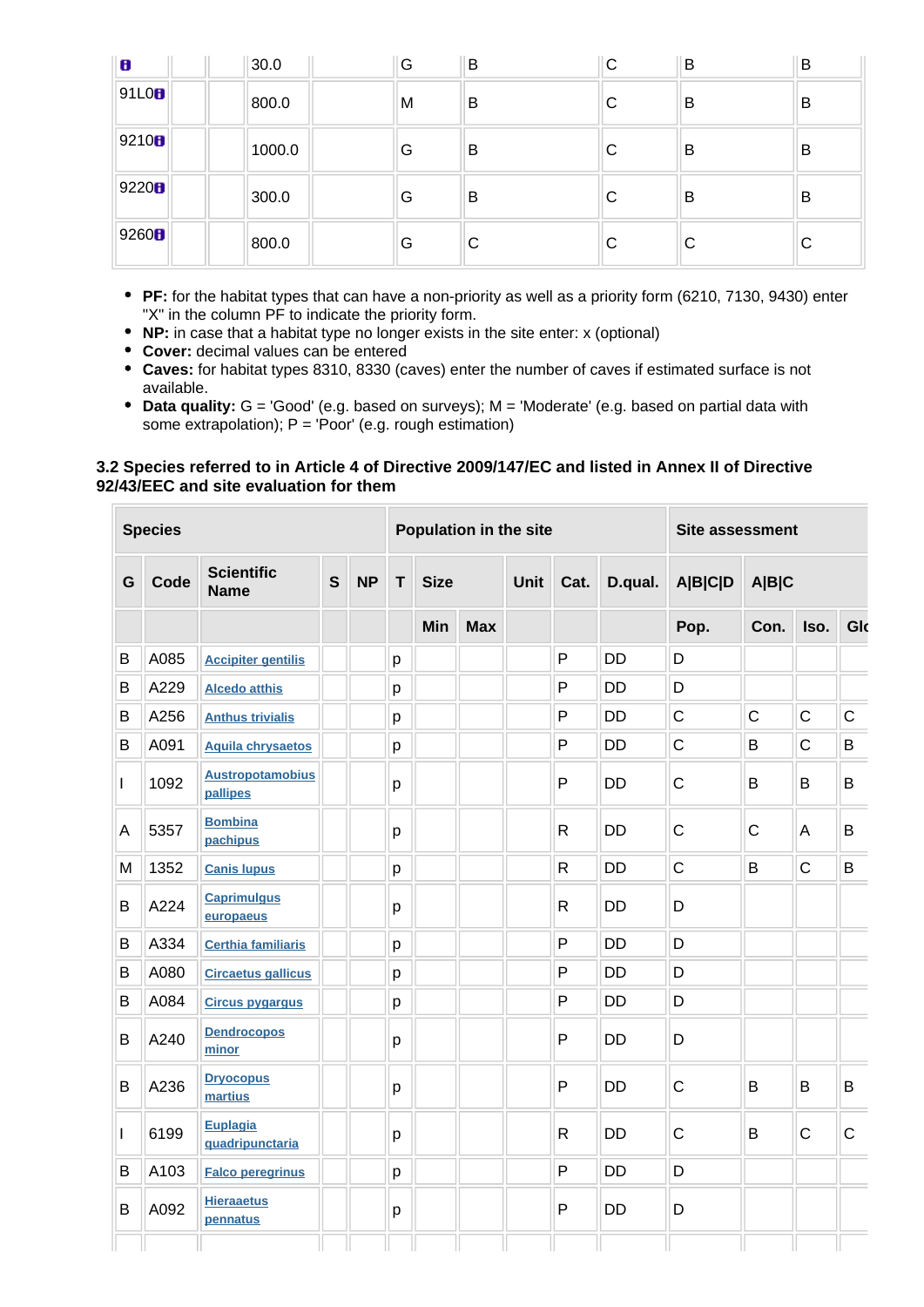| B            | A338 | <b>Lanius collurio</b>               | p | $\mathsf{P}$ | <b>DD</b> | D           |             |             |             |
|--------------|------|--------------------------------------|---|--------------|-----------|-------------|-------------|-------------|-------------|
| $\mathbf{I}$ | 1083 | <b>Lucanus cervus</b>                | p | $\mathsf{R}$ | <b>DD</b> | $\mathsf C$ | B           | $\mathsf C$ | B           |
| B            | A246 | Lullula arborea                      | p | $\mathsf{P}$ | <b>DD</b> | $\mathsf C$ | B           | $\mathsf C$ | B           |
| B            | A073 | <b>Milvus migrans</b>                | p | $\mathsf{P}$ | <b>DD</b> | D           |             |             |             |
| M            | 1310 | <b>Miniopterus</b><br>schreibersii   | p | P            | <b>DD</b> | C           | B           | $\mathsf C$ | B           |
| B            | A277 | <b>Oenanthe</b><br>oenanthe          | r | $\vee$       | <b>DD</b> | $\mathsf C$ | $\mathsf C$ | $\mathsf C$ | $\mathsf C$ |
| F            | 1156 | <b>Padogobius</b><br>nigricans       | p | P            | <b>DD</b> | D           |             |             |             |
| B            | A072 | Pernis apivorus                      | p | $\mathsf{R}$ | <b>DD</b> | $\mathsf C$ | B           | $\mathsf C$ | B           |
| B            | A314 | <b>Phylloscopus</b><br>sibilatrix    | p | $\mathsf{P}$ | <b>DD</b> | C           | A           | $\mathsf C$ | B           |
| B            | A266 | <b>Prunella</b><br>modularis         | p | $\mathsf{P}$ | <b>DD</b> | D           |             |             |             |
| M            | 1304 | <b>Rhinolophus</b><br>ferrumequinum  | p | $\mathsf{P}$ | <b>DD</b> | C           | B           | $\mathsf C$ | B           |
| M            | 1303 | <b>Rhinolophus</b><br>hipposideros   | p | P            | <b>DD</b> | C           | B           | $\mathsf C$ | B           |
| $\mathbf{I}$ | 1087 | Rosalia alpina                       | p | P            | <b>DD</b> | $\mathsf C$ | A           | B           | B           |
| A            | 5367 | <b>Salamandrina</b><br>perspicillata | p | $\mathsf{R}$ | <b>DD</b> | D           |             |             |             |
| F            | 5331 | <b>Telestes</b><br>muticellus        | p | P            | <b>DD</b> | D           |             |             |             |
| А            | 1167 | <b>Triturus carnifex</b>             | р | $\mathsf{R}$ | <b>DD</b> | D           |             |             |             |
| L            | 1014 | <b>Vertigo angustior</b>             | p | $\mathsf{P}$ | DD        | $\mathsf C$ | B           | B           | B           |

- **Group:** A = Amphibians, B = Birds, F = Fish, I = Invertebrates, M = Mammals, P = Plants, R = Reptiles
- **S:** in case that the data on species are sensitive and therefore have to be blocked for any public access enter: yes
- **NP:** in case that a species is no longer present in the site enter: x (optional)
- **Type:** p = permanent, r = reproducing, c = concentration, w = wintering (for plant and non-migratory species use permanent)
- Unit: i = individuals, p = pairs or other units according to the Standard list of population units and codes in accordance with Article 12 and 17 reporting (see **[reference portal](http://bd.eionet.europa.eu/activities/Natura_2000/reference_portal)**)
- **Abundance categories (Cat.):** C = common, R = rare, V = very rare, P = present to fill if data are deficient (DD) or in addition to population size information
- **Data quality:** G = 'Good' (e.g. based on surveys); M = 'Moderate' (e.g. based on partial data with some extrapolation); P = 'Poor' (e.g. rough estimation); VP = 'Very poor' (use this category only, if not even a rough estimation of the population size can be made, in this case the fields for population size can remain empty, but the field "Abundance categories" has to be filled in)

### **3.3 Other important species of flora and fauna (optional)**

| <b>Species</b> |             |                                  |   |           | Population in the site |            |             |                |              | <b>Motivation</b> |                            |   |              |   |  |
|----------------|-------------|----------------------------------|---|-----------|------------------------|------------|-------------|----------------|--------------|-------------------|----------------------------|---|--------------|---|--|
| <b>Group</b>   | <b>CODE</b> | <b>Scientific</b><br><b>Name</b> | S | <b>NP</b> | <b>Size</b>            |            | <b>Unit</b> | Cat.           | <b>Annex</b> | <b>Species</b>    | <b>Other</b><br>categories |   |              |   |  |
|                |             |                                  |   |           | Min                    | <b>Max</b> |             | <b>C R V P</b> | <b>IV</b>    | $\mathsf{V}$      | $\mathsf{A}$               | B | $\mathbf{C}$ | D |  |
| P              |             | <b>Achillea</b><br>setacea       |   |           |                        |            |             | R              |              |                   |                            |   |              | Χ |  |
|                |             | <b>Aquilegia</b>                 |   |           |                        |            |             |                |              |                   |                            |   |              |   |  |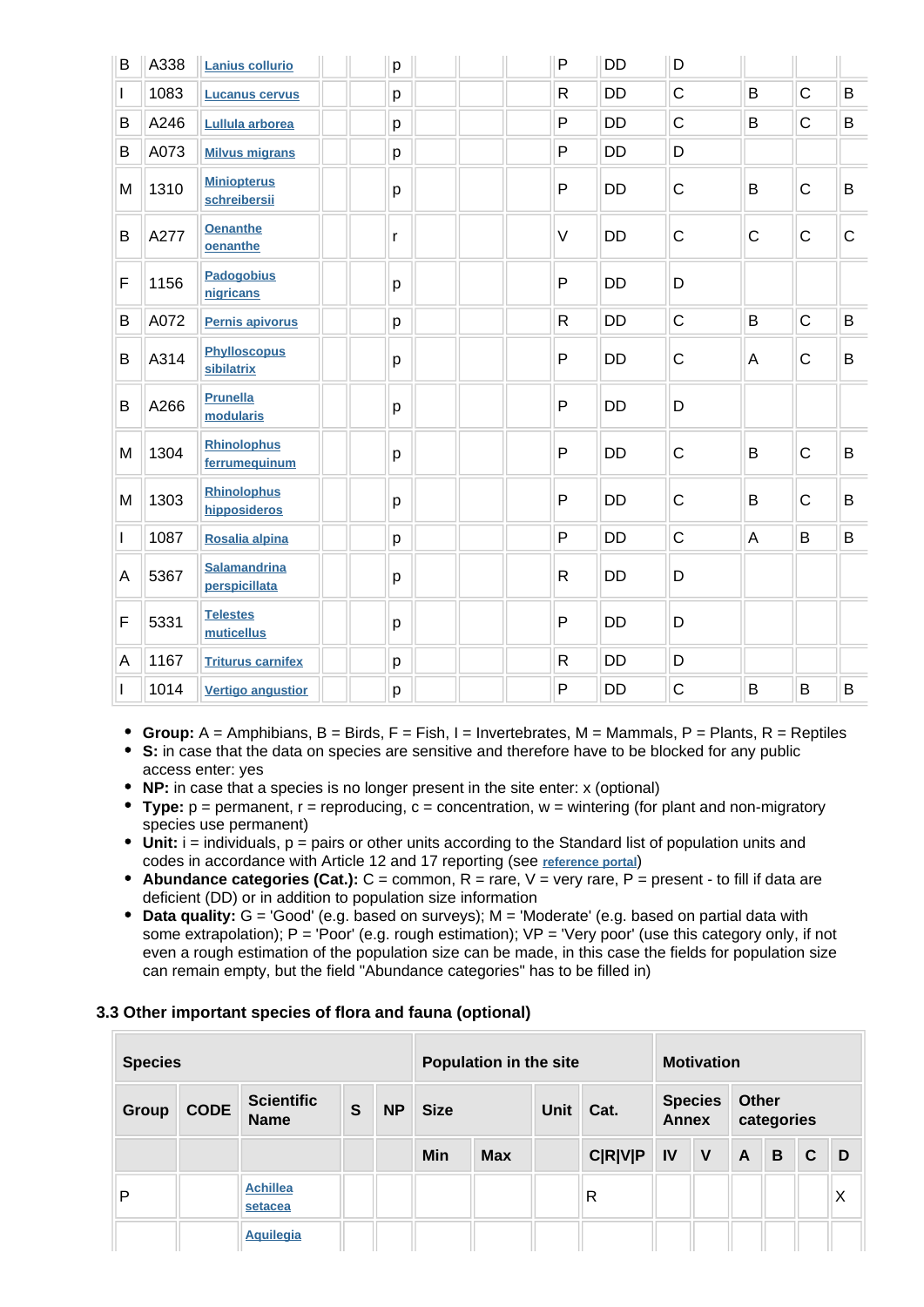| $\overline{P}$                                                                        |      | vulgaris                             |  |  | $\mathsf{R}$ |                |              |                           |              | $\sf X$            |
|---------------------------------------------------------------------------------------|------|--------------------------------------|--|--|--------------|----------------|--------------|---------------------------|--------------|--------------------|
| $\overline{P}$                                                                        |      | <b>Aquilegia</b><br>vulgaris         |  |  | $\mathsf{R}$ |                |              |                           |              | X                  |
| I                                                                                     |      | <b>Arion</b><br><b>intermedius</b>   |  |  | $\sf P$      |                |              |                           |              | X                  |
| $\sf P$                                                                               |      | <b>Atropa</b><br>belladonna          |  |  | $\mathsf{R}$ |                |              |                           |              | X                  |
| $\sf P$                                                                               |      | Caltha<br>palustris                  |  |  | $\mathsf{R}$ |                |              |                           |              | X                  |
| ${\sf M}$                                                                             |      | <b>Capreolus</b><br>capreolus        |  |  | $\mathsf{P}$ |                |              |                           |              | X                  |
| $\sf P$                                                                               |      | <b>Carex</b><br><b>brizoides</b>     |  |  | ${\sf R}$    |                |              |                           |              | X                  |
| $\mathbf{I}$                                                                          |      | <b>Catocala</b><br>fraxini           |  |  | $\sf P$      |                |              |                           |              | X                  |
| $\sf P$                                                                               |      | <b>Centaurea</b><br>arrigonii        |  |  | $\mathsf C$  |                |              | $\mathsf{X}$              |              |                    |
| $\sf B$                                                                               | A334 | <b>Certhia</b><br>familiaris         |  |  | $\sf P$      |                |              |                           |              | X                  |
| ${\sf M}$                                                                             |      | <b>Cervus</b><br>elaphus             |  |  | $\sf P$      |                |              |                           | X            |                    |
| $\mathbf{I}$                                                                          |      | <b>Duvalius</b><br>iolandae          |  |  | ${\sf P}$    |                |              | $\boldsymbol{\mathsf{X}}$ |              |                    |
| $\mathsf{R}$                                                                          | 1281 | Elaphe<br>longissima                 |  |  | $\mathsf{P}$ | $\mathsf{X}$   |              |                           |              |                    |
| $\sf P$                                                                               | 1866 | Galanthus<br>nivalis                 |  |  | $\sf P$      |                | $\mathsf{X}$ |                           |              | X                  |
| $\mathsf{P}$                                                                          |      | Goodyera<br>repens                   |  |  | ${\sf R}$    |                |              |                           |              | X                  |
| $\vert \, \vert$                                                                      |      | <b>Iolana iolas</b>                  |  |  | $\sf P$      |                |              |                           |              | $\mathsf{X}% _{0}$ |
| ${\sf P}$                                                                             |      | <b>Isopyrum</b><br>thalictroides     |  |  | $\mathsf{R}$ |                |              |                           |              | X                  |
| $\mathsf{I}$                                                                          |      | Leptusa<br>ceresoleana               |  |  | $\sf P$      |                |              | $\mathsf X$               |              |                    |
| $\mathsf{M}% _{T}=\mathsf{M}_{T}\!\left( a,b\right) ,\ \mathsf{M}_{T}=\mathsf{M}_{T}$ |      | <b>Lepus</b><br>capensis             |  |  | $\sf P$      |                |              |                           | $\mathsf{X}$ |                    |
| ${\sf P}$                                                                             |      | Lilium<br>bulbiferum<br>ssp. croceum |  |  | $\mathsf{R}$ |                |              |                           |              | X                  |
| $\sf P$                                                                               |      | Listera cordata                      |  |  | $\mathsf{V}$ |                |              |                           |              | X                  |
| $\mathbf{I}$                                                                          | 1058 | <b>Maculinea</b><br>arion            |  |  | P            | $\pmb{\times}$ |              |                           | $\mathsf{X}$ | X                  |
| ${\sf P}$                                                                             |      | <b>Murbeckiella</b><br>zanonii       |  |  | $\mathsf{R}$ |                |              | $\mathsf{X}$              |              |                    |
| ${\sf M}$                                                                             | 1358 | <b>Mustela</b><br>putorius           |  |  | $\mathsf{R}$ |                | X            |                           |              |                    |
| $\mathsf{R}$                                                                          | 1292 | <b>Natrix</b><br>tessellata          |  |  | $\sf P$      | $\pmb{\times}$ |              |                           |              |                    |
| ${\sf M}$                                                                             | 2595 | <b>Neomys</b><br>anomalus            |  |  | ${\sf P}$    |                |              |                           | $\mathsf{X}$ | X                  |
|                                                                                       |      |                                      |  |  |              |                |              |                           |              |                    |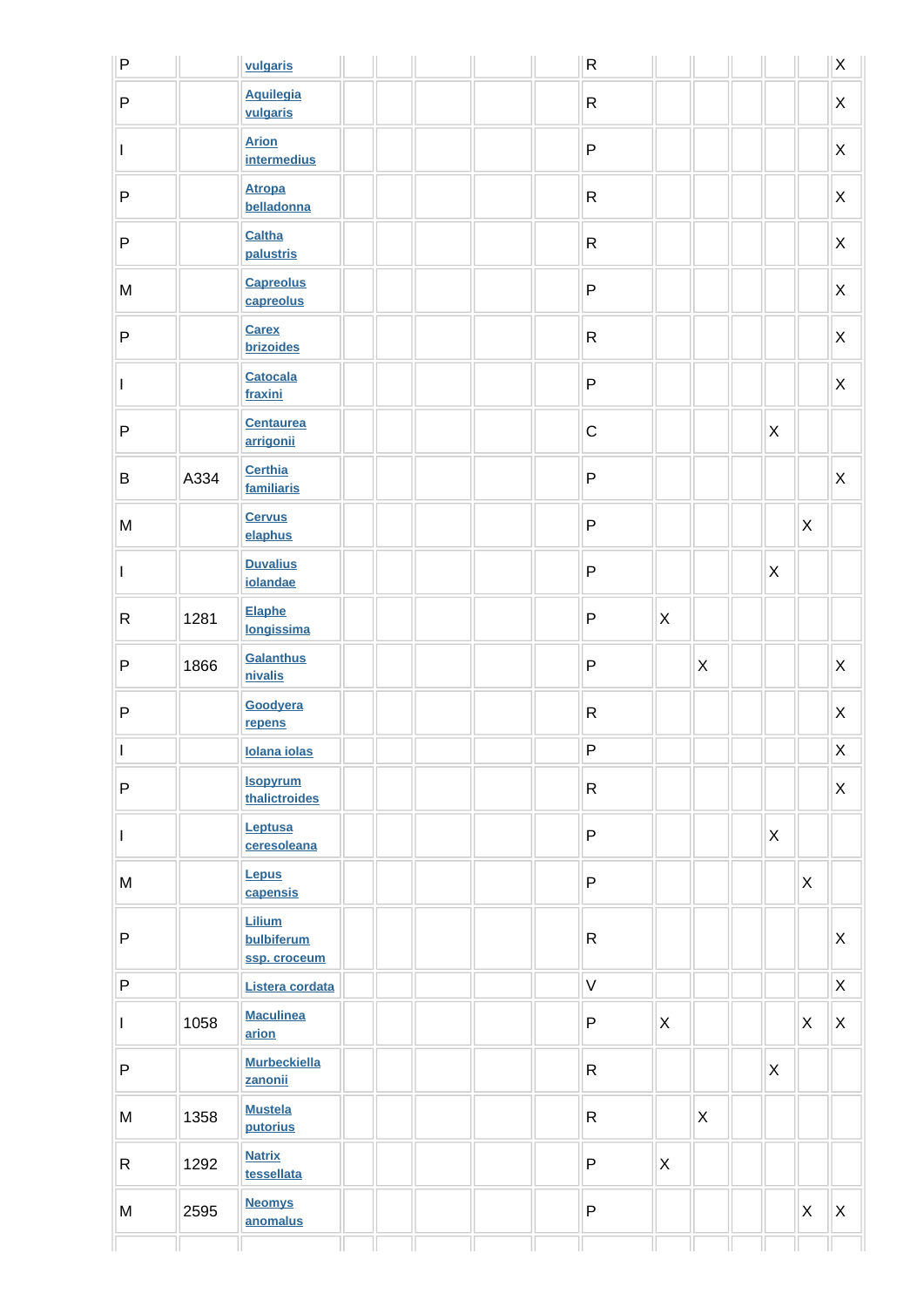| M                                                                                     | 2597 | <b>Neomys</b><br>fodiens                |  |  | $\mathsf{P}$ |              |   |              | X            | $\mathsf X$               |
|---------------------------------------------------------------------------------------|------|-----------------------------------------|--|--|--------------|--------------|---|--------------|--------------|---------------------------|
| M                                                                                     | 1331 | <b>Nyctalus</b><br>leisleri             |  |  | $\mathsf{P}$ |              |   |              | X            | $\boldsymbol{\mathsf{X}}$ |
| M                                                                                     | 1312 | <b>Nyctalus</b><br>noctula              |  |  | P            |              |   |              | $\mathsf{X}$ | $\pmb{\times}$            |
| L                                                                                     |      | <b>Oreina</b><br>elongata               |  |  | $\mathsf{P}$ |              |   |              |              | X                         |
| L                                                                                     | 1056 | <b>Parnassius</b><br>mnemosyne          |  |  | $\mathsf{P}$ | $\mathsf{X}$ |   |              | $\mathsf{X}$ | $\pmb{\times}$            |
| B                                                                                     |      | <b>Phoenicurus</b><br>phoenicurus       |  |  | $\mathsf{P}$ |              |   |              |              | X                         |
| ${\sf M}$                                                                             | 1326 | <b>Plecotus</b><br>auritus              |  |  | $\mathsf{P}$ | $\mathsf{X}$ |   |              | $\mathsf{X}$ | $\boldsymbol{\mathsf{X}}$ |
| M                                                                                     | 1329 | <b>Plecotus</b><br>austriacus           |  |  | $\mathsf{P}$ | X            |   |              | X            | $\mathsf X$               |
| $\mathsf{R}$                                                                          | 1256 | <b>Podarcis</b><br>muralis              |  |  | $\mathsf C$  | X            |   |              |              |                           |
| A                                                                                     | 1206 | Rana italica                            |  |  | ${\sf P}$    | $\mathsf X$  |   | $\mathsf X$  | $\mathsf X$  | $\pmb{\times}$            |
| A                                                                                     | 1213 | Rana<br>temporaria                      |  |  | P            |              | X |              |              | Χ                         |
| A                                                                                     |      | <b>Salamandra</b><br>salamandra         |  |  | P            |              |   |              |              | $\pmb{\times}$            |
| ${\sf P}$                                                                             |      | Sesleria italica                        |  |  | P            |              |   |              |              | $\mathsf X$               |
| $\mathbf{I}$                                                                          |      | <b>Sinodendron</b><br>cylindricum       |  |  | $\mathsf{R}$ |              |   |              |              | X                         |
| A                                                                                     | 1185 | <b>Speleomantes</b><br><b>italicus</b>  |  |  | $\mathsf{P}$ | $\mathsf{X}$ |   | $\times$     | $\mathsf{X}$ | $\pmb{\times}$            |
| P                                                                                     |      | <b>Streptopus</b><br>amplexifolius      |  |  | R            |              |   |              |              | X                         |
| M                                                                                     |      | Sus scrofa                              |  |  | P            |              |   |              | $\mathsf{X}$ |                           |
| $\mathsf{M}% _{T}=\mathsf{M}_{T}\!\left( a,b\right) ,\ \mathsf{M}_{T}=\mathsf{M}_{T}$ |      | Talpa europaea                          |  |  | P            |              |   |              |              | $\pmb{\times}$            |
| $\mathbf{I}$                                                                          |      | <b>Trechus</b><br>zangherii             |  |  | P            |              |   | $\mathsf{X}$ |              |                           |
| A                                                                                     |      | <b>Triturus</b><br>alpestris            |  |  | P            |              |   |              |              | $\mathsf{X}$              |
| Α                                                                                     | 5895 | <b>Triturus</b><br>alpestris<br>apuanus |  |  | P            |              |   |              |              | $\pmb{\times}$            |
| P                                                                                     |      | <b>Trollius</b><br>europaeus            |  |  | $\vee$       |              |   |              |              | $\mathsf{X}$              |
| M                                                                                     |      | <b>Vulpes vulpes</b>                    |  |  | P            |              |   |              |              | $\mathsf X$               |
| $\mathsf{I}$                                                                          | 1053 | Zerynthia<br>polyxena                   |  |  | $\mathsf{R}$ |              |   |              | $\mathsf X$  | $\mathsf{X}$              |

- **Group:** A = Amphibians, B = Birds, F = Fish, Fu = Fungi, I = Invertebrates, L = Lichens, M = Mammals,  $P =$  Plants,  $R =$  Reptiles
- **CODE:** for Birds, Annex IV and V species the code as provided in the reference portal should be used in addition to the scientific name
- **S:** in case that the data on species are sensitive and therefore have to be blocked for any public access enter: yes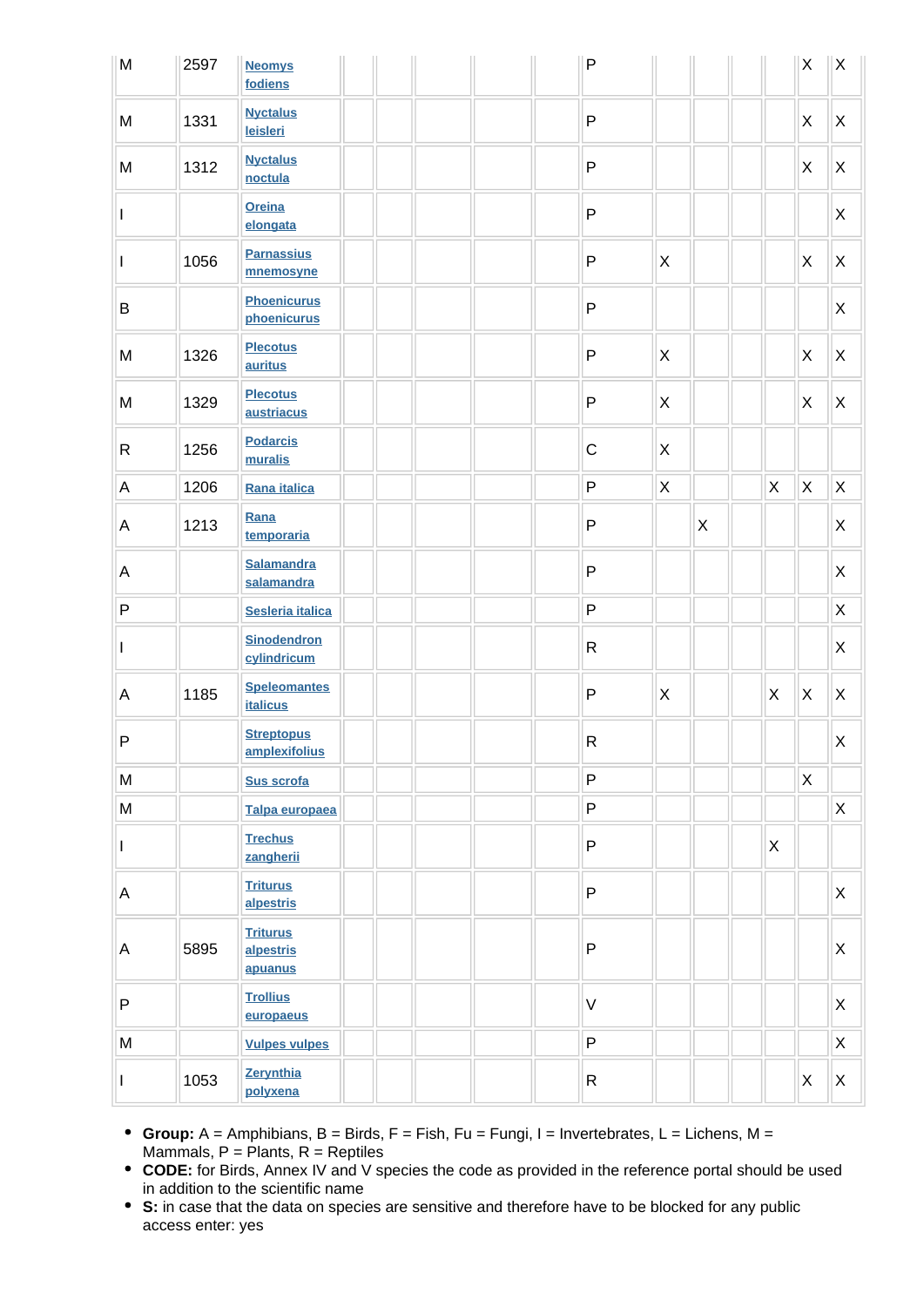- **NP:** in case that a species is no longer present in the site enter: x (optional)
- **Unit:** i = individuals, p = pairs or other units according to the standard list of population units and codes in accordance with Article 12 and 17 reporting, (see **[reference portal](http://bd.eionet.europa.eu/activities/Natura_2000/reference_portal)**)
- **Cat.:** Abundance categories: C = common, R = rare, V = very rare, P = present
- **Motivation categories: IV, V:** Annex Species (Habitats Directive), **A:** National Red List data; **B:** Endemics; **C:** International Conventions; **D:** other reasons

## <span id="page-6-0"></span>**4. SITE DESCRIPTION**

#### **4.1 General site character**

**Habitat class % Cover** N20  $\vert$  12.0 N06 2.0 N19  $\vert$  8.0  $N09$  5.0 N23  $\vert$  1.0 N08 12.0 N15 1.0 N10 3.0 N16 55.0 N12 1.0 **Total Habitat Cover** 2008 **100** 

#### **Other Site Characteristics**

Ampia zona forestale localizzata sui versanti meridionali dell'Appennino Tosco-Romagnolo e comprendente l'alto bacino del fiume Arno.

#### **4.2 Quality and importance**

Area di notevole importanza per le popolazioni toscane di Canis lupus; il località Scodella e La Pietra sono presenti boschi misti di Fagus sylvatica e Abies alba derivati dalla ricostituzione di cedui. Presenti anche specie ornitiche minacciate, a livello regionale, legate alle formazioni forestali, anche artificiali, più mature (Rampichino alpestre e Picchio rosso minore). Fra gli invertebrati sono da segnalare il Coleottero Cerambicide Rossalia alpina ed il Lepidottero Callimorpha quadripunctaria (nec quadripunctata!) oltre a molte specie endemiche italiane o appenniniche. Per gli Anfibi merita di essere ricordata la popolazione relitta di Rana temporaria.

#### **4.3 Threats, pressures and activities with impacts on the site**

The most important impacts and activities with high effect on the site

| Negative Impacts                             |                                   |                           |  |  |
|----------------------------------------------|-----------------------------------|---------------------------|--|--|
| <b>Threats</b><br>and<br>pressures<br>[code] | Pollution<br>(optional)<br>[code] | inside/outside<br>[i o b] |  |  |
| H04.03                                       |                                   |                           |  |  |
| D01.02                                       |                                   | b                         |  |  |
| B01.02                                       |                                   |                           |  |  |
| F06.01                                       |                                   | b                         |  |  |
| D01.01                                       |                                   | b                         |  |  |
| G01.06                                       |                                   | b                         |  |  |
| K04.05                                       |                                   | b                         |  |  |
|                                              |                                   |                           |  |  |

| Positive Impacts |                                                |                             |                           |
|------------------|------------------------------------------------|-----------------------------|---------------------------|
| <b>IRank</b>     | Activities,<br>management (optional)<br>[code] | <b>IPollution</b><br>[code] | inside/outside<br>[ilolb] |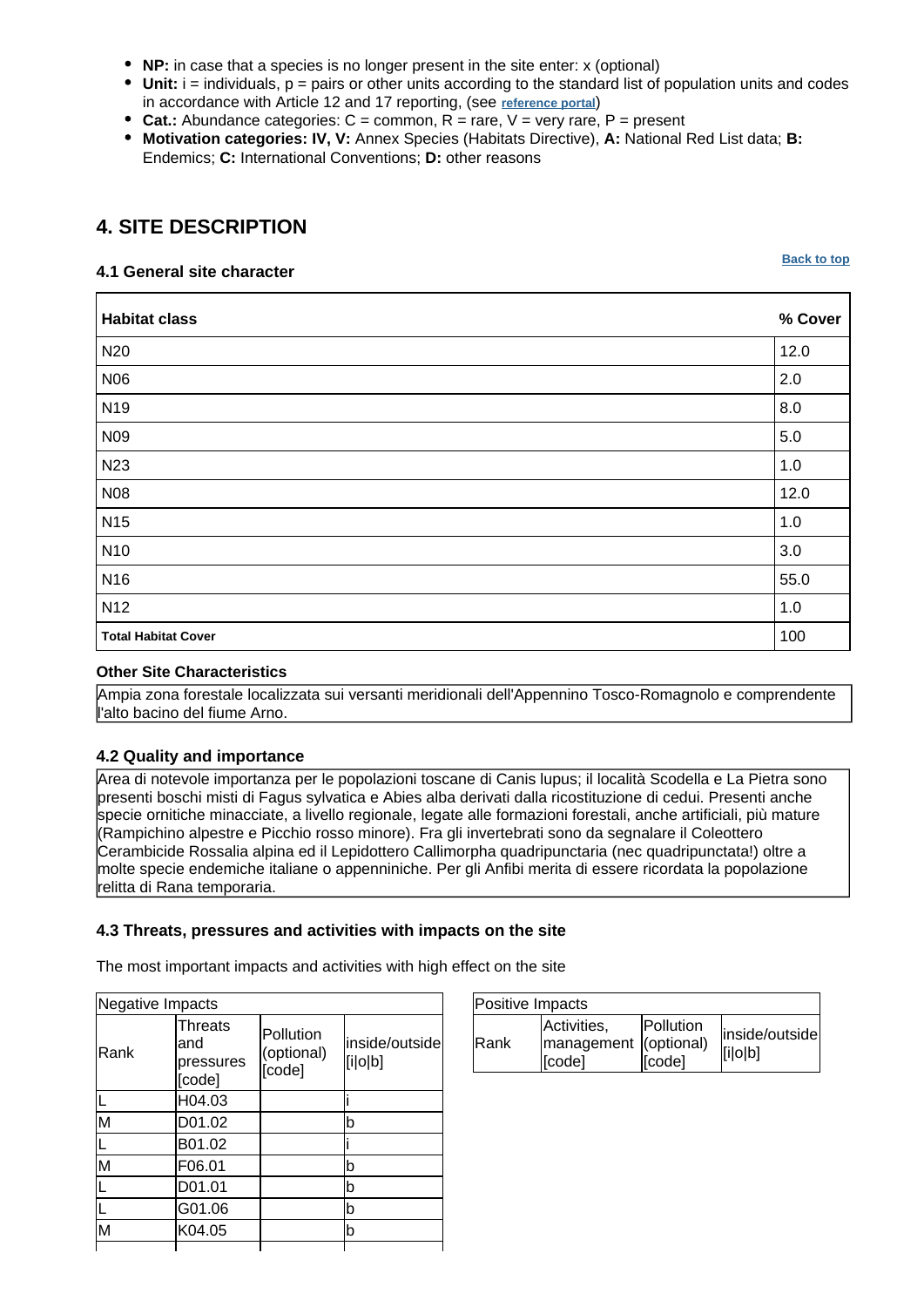| B02.03 |  |
|--------|--|
| A04.03 |  |
| G01.02 |  |

Rank:  $H = high$ ,  $M = medium$ ,  $L = low$ 

Pollution:  $N =$  Nitrogen input, P = Phosphor/Phosphate input, A = Acid input/acidification,  $T =$  toxic inorganic chemicals,  $O =$  toxic organic chemicals,  $X =$  Mixed pollutions  $i = inside, o = outside, b = both$ 

#### **4.4 Ownership (optional)**

| ype     |                       | [%] |
|---------|-----------------------|-----|
|         | National/Federal      | 0   |
|         | State/Province        | 0   |
| Public  | Local/Municipal       | 0   |
|         | Any Public            | 70  |
|         | Joint or Co-Ownership | 0   |
| Private |                       | 30  |
| Unknown |                       | ۱O  |
| sum     |                       | 100 |

#### **4.5 Documentation**

Comunicazione Marina Clauser.
Comunicazione Duccio Berzi.
Comunicazione Stefano Vanni. Comunicazione Filippo Fabiano & Paolo Maria Casini.
Comunicazione Paolo Agnelli. Collezione Museo "La Specola" (Firenze). Palladino S. ( a cura di). - Lista delle aree naturali protette in Italia., 1990. Piante Vascolari: Ferrarini E. 1979. Note floristiche sull'Appennino settentrionale (dal Passo della Cisa al Passo delle radici) Webbia 33(2): 235-267. Herbarium Universitatis Florentinae, Firenze. Paoli P., Ciuffi Cellai G. 1973. Analisi polliniche di sedimenti lacustri presso Passo Porcareccio (Appennino Tosco-Romagnolo) Webbia, 28 (2): 427-444. Sabato S. Valenziano S. 1975. Flora e vegetazione di una zona dell'Appennino centro-settentrionale (Rincine) I. - La Flora Pubbl. Centro Sper. Agric. For. 13: 85-192. Uccelli: D.R.E.A.M. Italia scrl. NEMO sas 1998. Carta del rispetto della natura della Provincia di Arezzo. Tellini Florenzano G. 1996 Monitoraggio ornitologico delle Foreste Casentinesi Comunità Montana del Casentino Ponte a Poppi (AR). Tellini G., Arcamone E., Baccetti N., Meschini E., Sposimo P., 1997 - Atlante degli uccelli nidificanti e svernanti in Toscana (1982-92). Quad. Mus. Stor. Nat. Livorno, Monografia n.1: 414 pp. Rettili: Centro Villa Ghigi (ed.) 1994. Parco Nazionale Foreste Casentinesi Monte Falterona e Campigna. Supplemento a la Repubblica Roma 19 (163). Nuzzo A., Polvani M. et alii. 1998. Aree protette. In: Bertoli P. (ed.)Rapporto sullo stato dell'amb. in Toscana 1997: 415-446 allegati Archivio dati CD-Rom. Reg. Tosc.-G. Reg.e Dip.delle Pol. Terr.e Amb., Ag. Reg. per la Prot. Amb. in Tosc., FI. Anfibi: Ceccolini G., Cenerini A. 1998. Parchi Riserve e Aree Protette della Toscana WWF Italia Roma WWF Toscana Firenze: 174 pp. Miscellanea privata Dr. S. Vanni, Museo Zoologico "La Specola", Firenze. Vianelli M. 1996. Guida Parco Nazionale delle Foreste Casentinesi, Monte Falterona e Campigna Octavo Firenze: 208 pp. Insetti: Bartolozzi L. 1986 - Note corologiche e morfologiche sui Lucanidae in Toscana (Coleoptera). Atti Mus. civ. Stor. nat. Grosseto, 7/8: 11-26. Berio E. 1985. Fauna d'Italia, 22. Lepidoptera Noctuidae 1. Generalita', Haderinae, Cucullinae Calderini Ed., Bologna. Collezione Gianfranco Fiorini, Pratovecchio (AR).
Collezione Paolo Maria Casini, Firenze.
Collezione Roberto Lisa, Firenze. Magistretti M., 1965, Coleoptera Cicindelidae, Carabidae. Catalogo topografico. Fauna d'Italia. VIII., Calderini Ed., Bologna. Magrini P., Vanni S. 1988. Duvalius degiovannii iolandae n. ssp. dell'Appennino tosco-romagnolo (Coleoptera Carabidae) Atti Mus. civ. St. nat. Grosseto, 9/10[1986]: 95-101. Pace R. 1978. Leptusa Kr. nuove o poco note del Museo civico di Storia Naturale di Genova (Coleoptera Staphylinidae) Ann. Mus. civ. St. nat. Giacomo Doria 52: 295-322. Molluschi: Manganelli G., Giusti F. 1988 Notulae Malacologicae XXXVII.New data on Arion intermedius Normand in Italian Apennines and major Tyrrhenian islands.(Studies on the Sardinian and Corsican malacofauna VII) Archiv fur Molluskenkunde, 119: 39-54.

### <span id="page-7-0"></span>**5. SITE PROTECTION STATUS (optional)**

#### **5.1 Designation types at national and regional level:**

| Code  | Cover [%] | Code             | Cover [%] | Code        | Cover [%] |
|-------|-----------|------------------|-----------|-------------|-----------|
| IIT11 | 100.0     | IT <sub>01</sub> | 100.0     | <b>IT13</b> | 100.0     |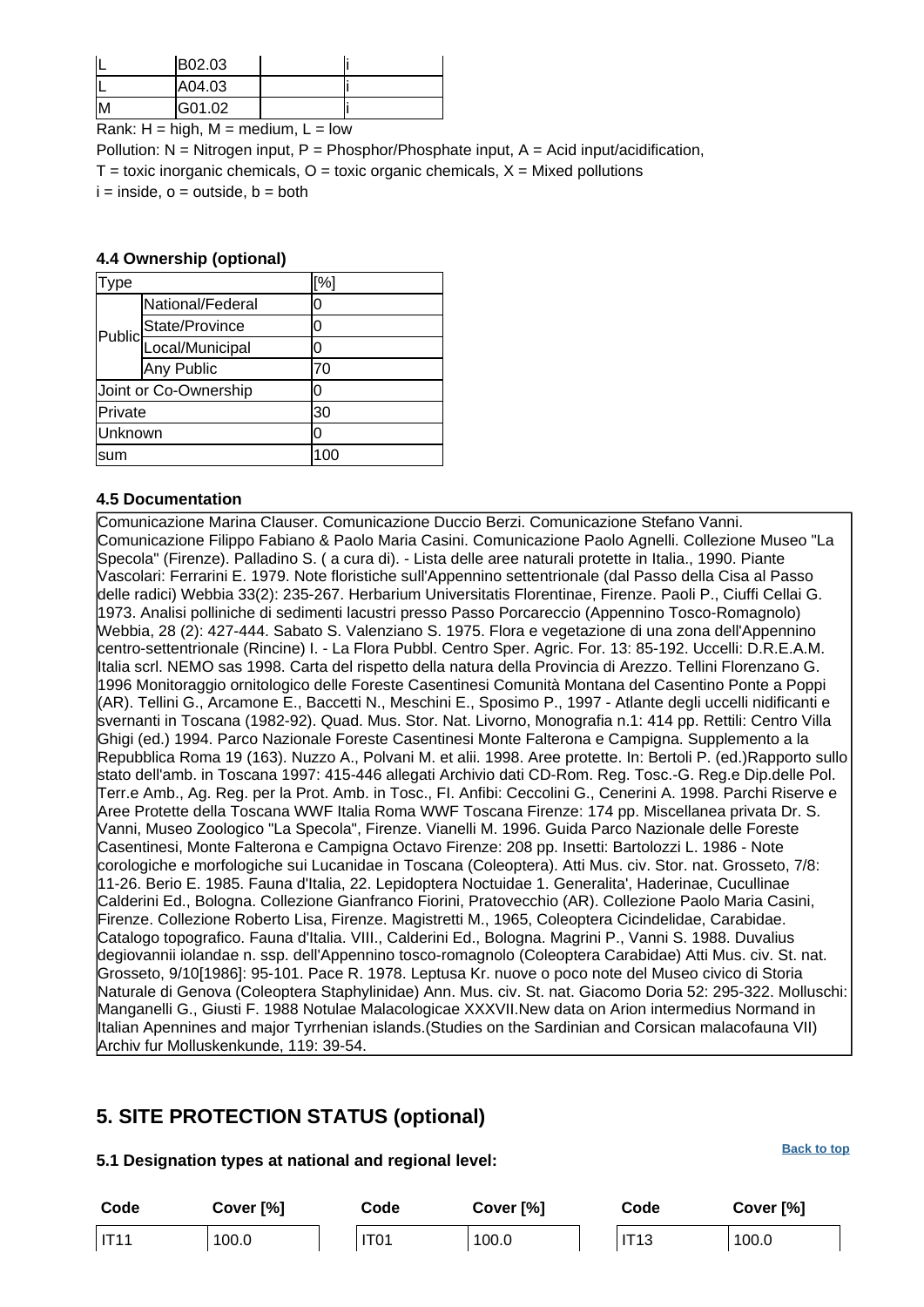| IT <sub>02</sub> | 5.0 |  |
|------------------|-----|--|
|                  |     |  |

#### **5.2 Relation of the described site with other sites:**

designated at national or regional level:

| Type code        | Site name                                     | <b>Type</b> | Cover [%] |
|------------------|-----------------------------------------------|-------------|-----------|
| <b>IT11</b>      | Monte Faggiolo - Giogo Seccheta               |             |           |
| IT11             | Crinale M. Falterona - M. Falco - M. Gabrendo |             |           |
| <b>IT13</b>      | Crinale M. Falterona - M. Falco - M. Gabrendo |             |           |
| IT <sub>01</sub> | Crinale M. Falterona - M. Falco - M. Gabrendo |             |           |
| IT <sub>01</sub> | Monte Faggiolo - Giogo Seccheta               |             |           |
| IT <sub>02</sub> | Monte Faggiolo - Giogo Seccheta               |             |           |
| <b>IT13</b>      | Monte Faggiolo - Giogo Seccheta               |             |           |

### <span id="page-8-0"></span>**6. SITE MANAGEMENT**

### **6.1 Body(ies) responsible for the site management:**

Organisation: Parco Nazionale delle Foreste Casentinesi, Monte Falterona e Campigna Address: via Guido Brocchi 7, 52015 Pratovecchio (AR) Email: info@parcoforestecasentinesi.it

#### **6.2 Management Plan(s):**

An actual management plan does exist:

| Yes | Name: Piano di assestamento forestale.<br>Link: |  |  |  |
|-----|-------------------------------------------------|--|--|--|
|     | No, but in preparation                          |  |  |  |
| No  |                                                 |  |  |  |

#### **6.3 Conservation measures (optional)**

Piano di assestamento forestale.

### <span id="page-8-1"></span>**7. MAP OF THE SITES**

INSPIRE ID:

Map delivered as PDF in electronic format (optional)

Yes |X | No

Reference(s) to the original map used for the digitalisation of the electronic boundaries (optional).

#### **[Back to top](#page-0-0)**